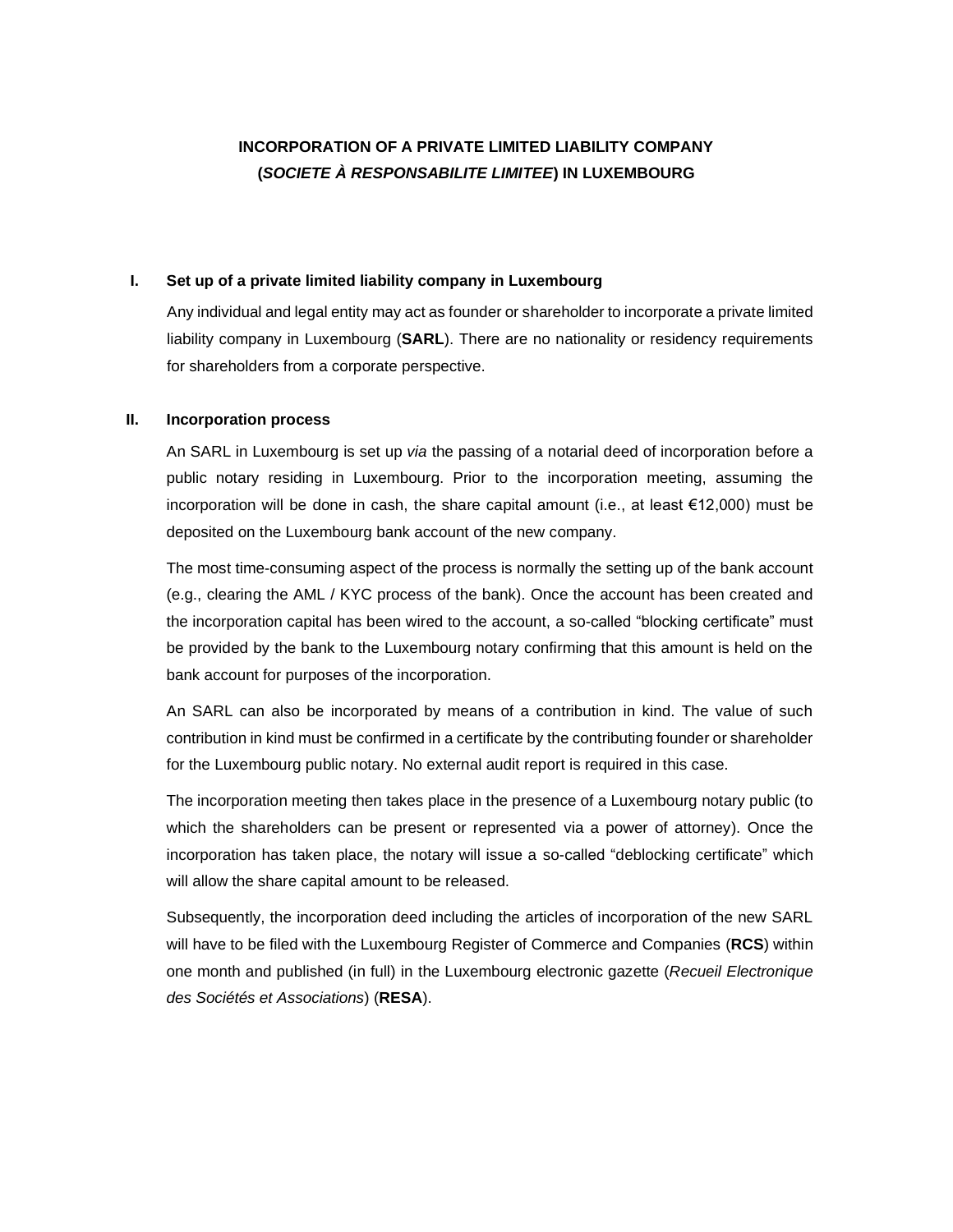## **III. Documents required for incorporation**

With regard to the founder(s) or shareholders and its representative(s):

- if the sole shareholder or shareholders is/are an individual: (i) valid copy of the passport, (ii) valid copy of the identity card;
- if the sole shareholder or shareholders is/are a legal entity: (i) valid up to date copy of the articles of association of the shareholder, (ii) a copy of the up to date shareholder's register (the notary may request a certified or legalised copy), and (iii) an excerpt of the companies' register (the notary may request a certified or legalised copy);
- if the legal representative(s) of the shareholder is an individual: (i) a valid copy of their passport, (ii) valid copy of the identity card of the legal representative of the shareholder; and
- if the legal representative(s) of the shareholder is a company, the notary may request: (i) an excerpt of the companies' register (the notary may request a certified or legalised copy), and/ or (ii) the articles of association of the legal representative of the shareholder.

With regard to the manager(s) of the company, an SARL can be managed by a sole manager or by a board of managers:

- if the sole manager or a manager of the Company is a natural person(s): (i) a valid copy of the passport, (ii) valid copy of the identity card; and
- if the sole manager or a manager of the company will be another company, it will need to be represented by a natural person: (i) a valid copy of the passport, (ii) proof that the person is duly empowered to represent the company who will act as sole manager or manager.

Declaration(s) of beneficial ownership must also be provided to the notary by any person or entity which will ultimately hold or control 25% or more of the shareholding in the company upon its incorporation.

## **IV. Information to be provided for incorporation**

- Choice of the name of the company (a verification of the availability of the name in the RCS is ordinarily requested);
- Choice of the corporate object of the company;